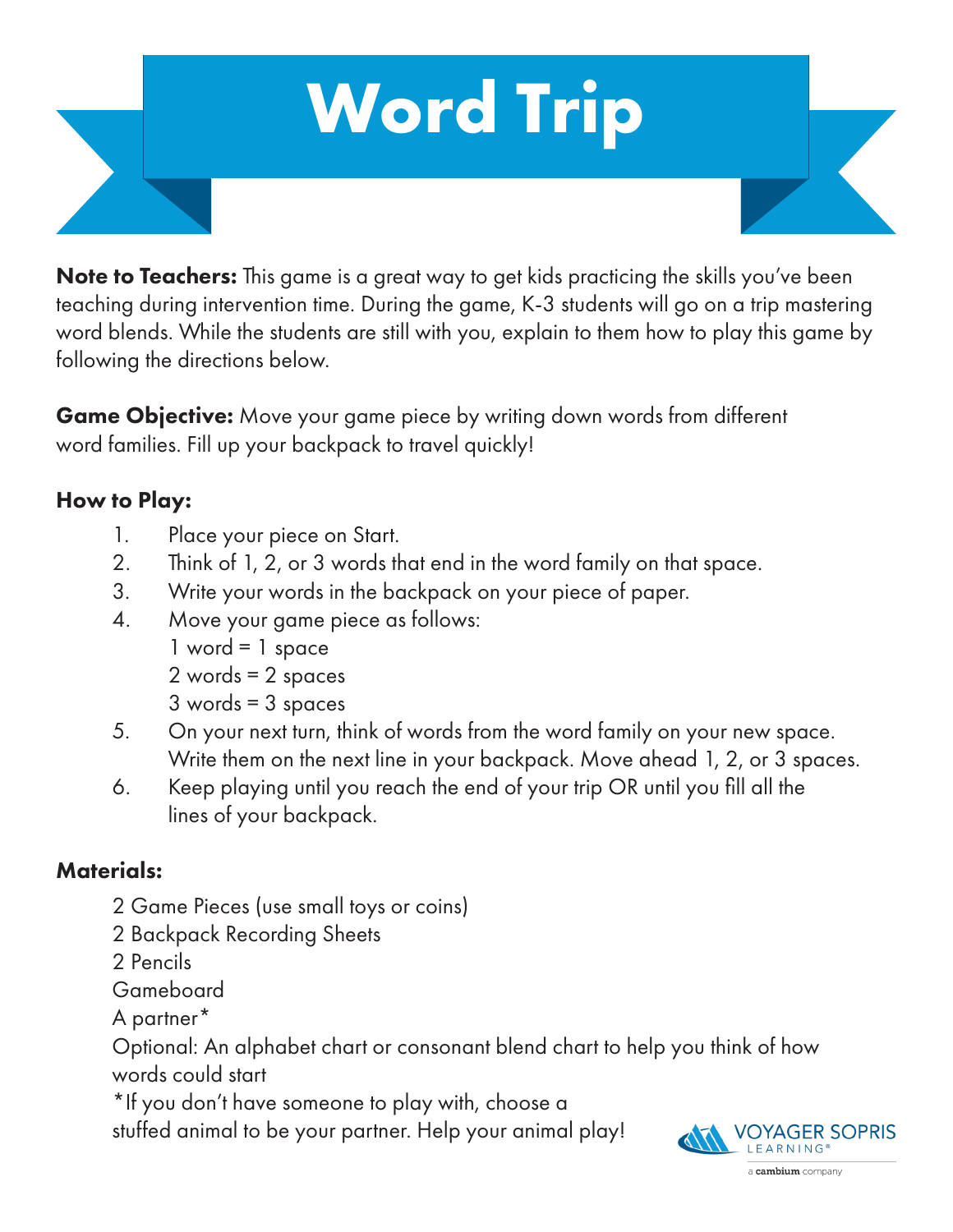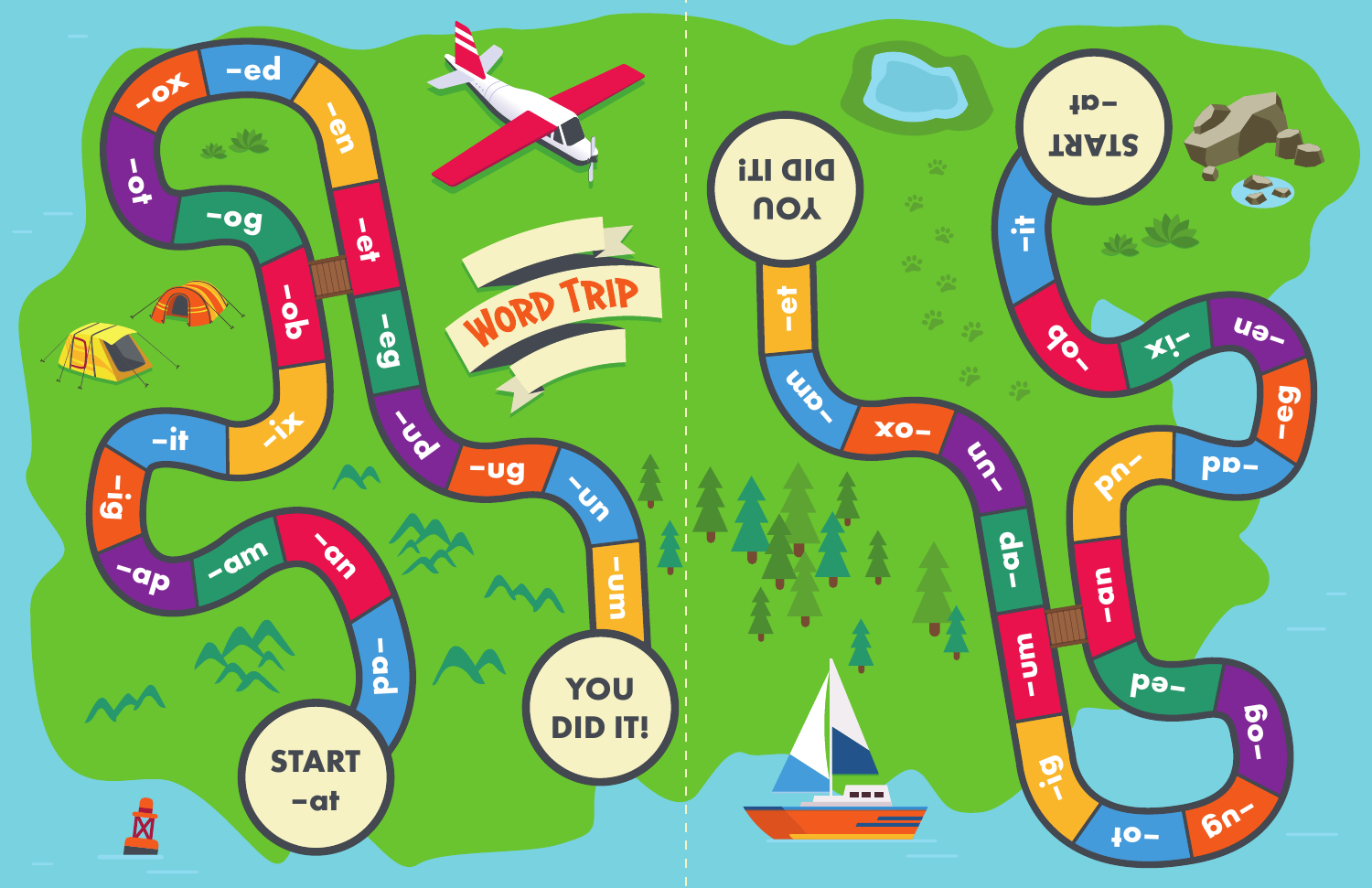| Track Your Words | <b>Track Yo</b> |
|------------------|-----------------|
|                  |                 |
|                  |                 |
|                  |                 |
|                  |                 |
|                  |                 |

Ab Bb Cc Dd Ee Ff Gg Hh Ii Jj Kk Ll Mm Nn Oo Pp Qq Rr Ss Tt Uu Vv Ww Xx Yy Zz

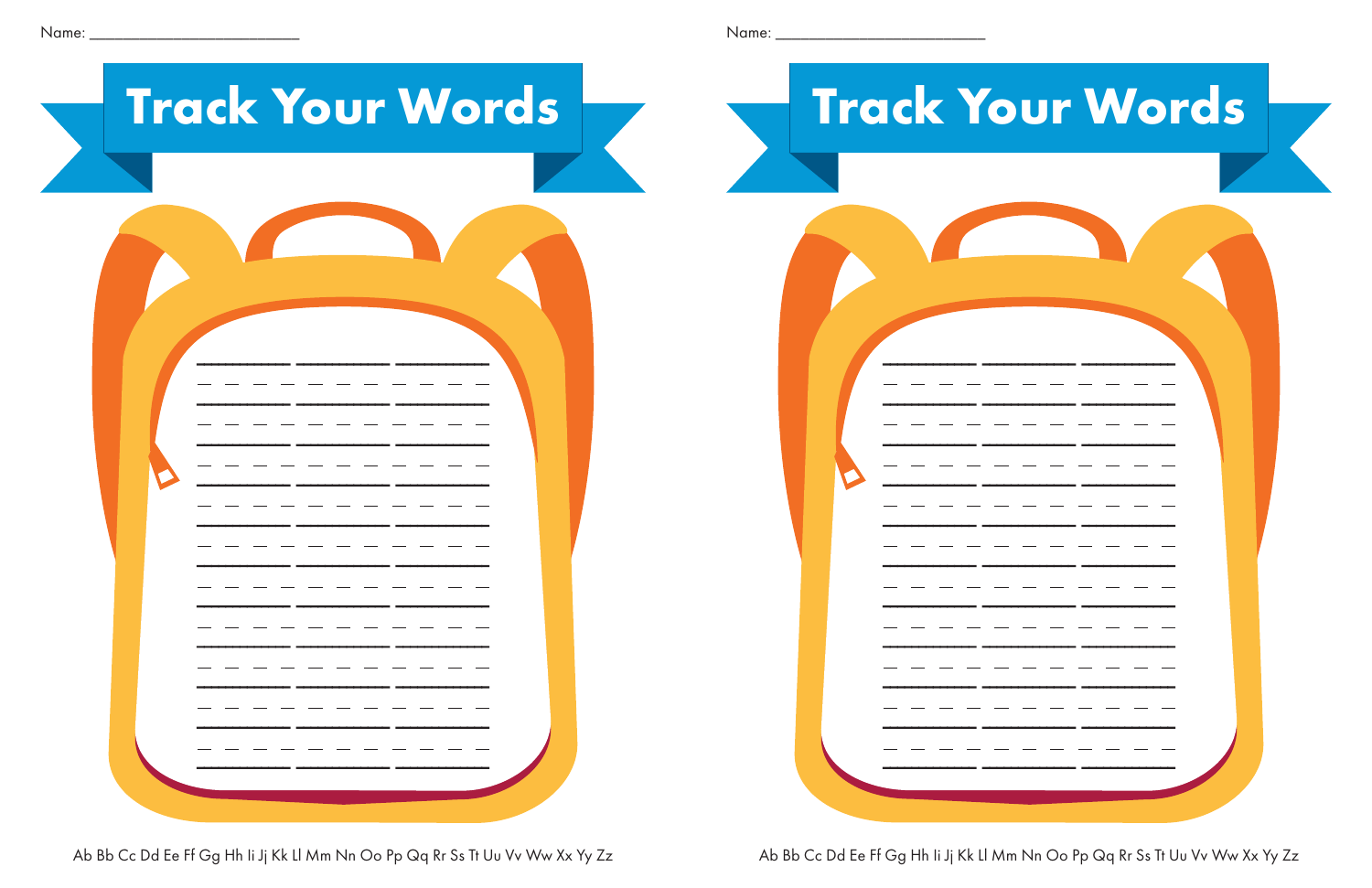